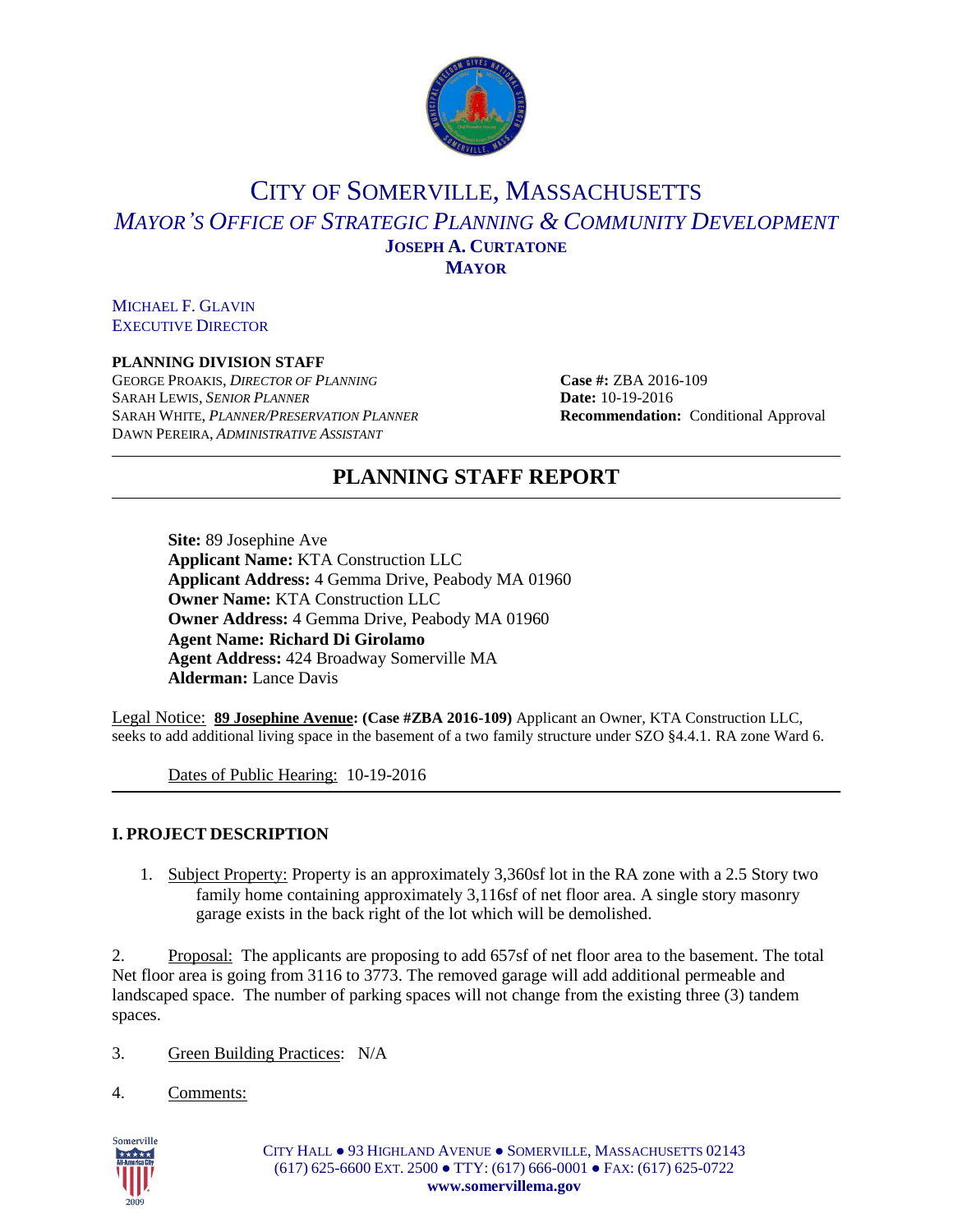*Fire Prevention*: None

*Traffic & Parking*: None

*Wiring Inspection*: None

*Lights and Lines:* None

*Engineering*: None

*Historic Preservation*: None

*Ward Alderman*: None

## **II. FINDINGS FOR SPECIAL PERMIT (SZO §4.4.1):**

In order to grant a special permit, the SPGA must make certain findings and determinations as outlined in §5.1.4 of the SZO. This section of the report goes through §5.1.4 in detail.

1. Information Supplied:

The Staff finds that the information provided by the Applicant conforms to the requirements of §5.1.2 of the SZO and allows for a comprehensive analysis of the project with respect to the required Special Permits.

Information supplied is sufficient to make a full zoning review.

2. Compliance with Standards: *The Applicant must comply "with such criteria or standards as may be set forth in this Ordinance which refer to the granting of the requested special permit."*

The maximum allowed FAR for this lot is 2,520sf of finished living space. As the structure currently has 3,116sf of finished living space it is nonconforming pursuant to SZO 8.5. Under SZO 4.4.1 nonconforming structures may be altered with a special permit.

3. Consistency with Purposes: *The Applicant has to ensure that the project "is consistent with (1) the general purposes of this Ordinance as set forth in Article 1, and (2) the purposes, provisions, and specific objectives applicable to the requested special permit which may be set forth elsewhere in this Ordinance, such as, but not limited to, those purposes at the beginning of the various Articles."* 

The proposal is consistent with the general purposes of the Ordinance as set forth under §1.2, which includes, but is not limited to *promote the health, safety, and welfare of the inhabitants of the City of Somerville; to provide for and maintain the uniquely integrated structure of uses in the City; to lessen congestion in the streets; to protect health; to secure safety from fire, panic and other dangers; to provide adequate light and air; to prevent the overcrowding of land; to avoid undue concentration of population; to facilitate the adequate provision of transportation, water, sewerage, schools, parks and other public requirements; to conserve the value of land and buildings; to preserve the historical and architectural resources of the City; to adequately protect the natural environment; to encourage the most appropriate use of land throughout the City; to protect and promote a housing stock that can accommodate the diverse household sizes and life stages of Somerville residents at all income levels, paying particular*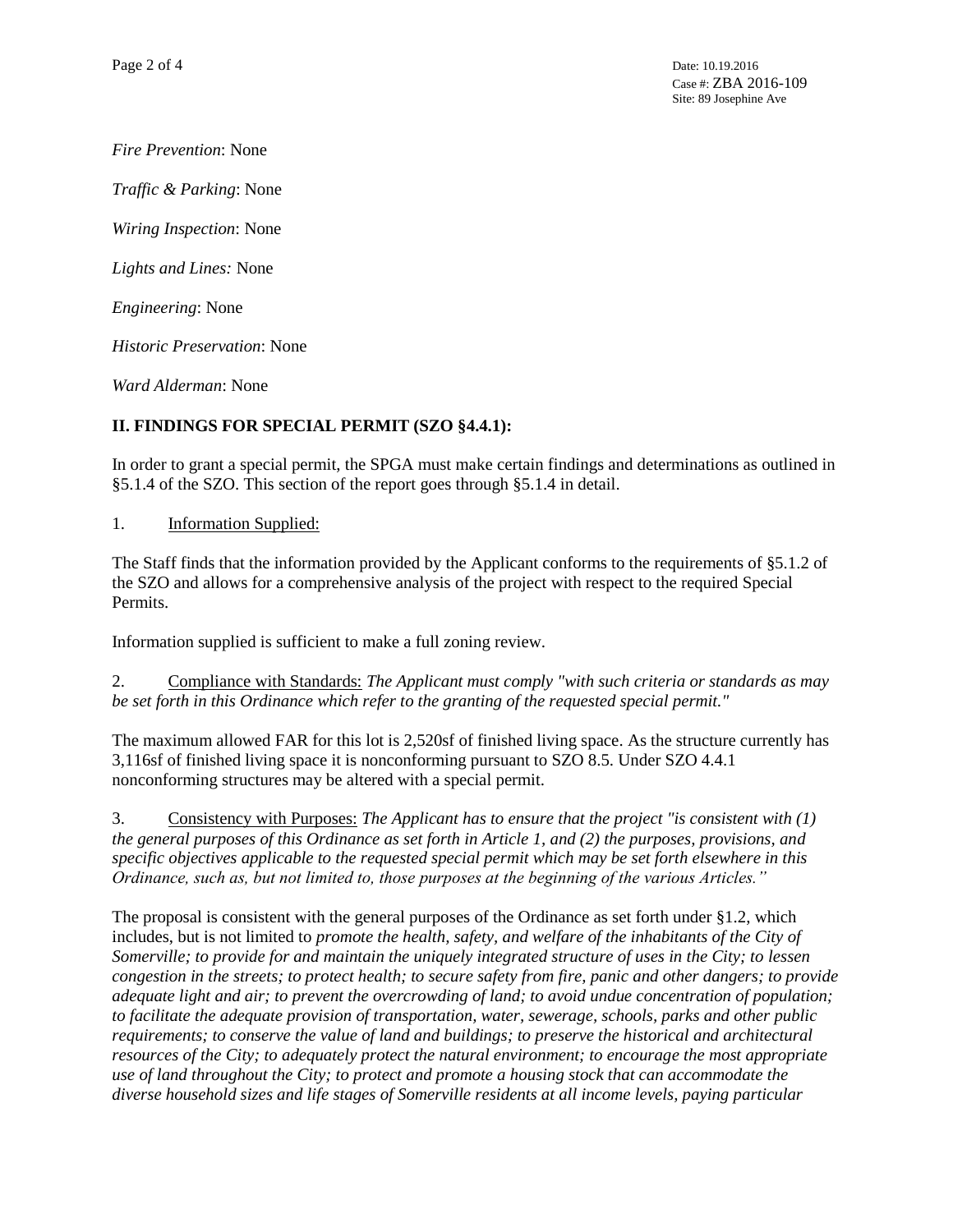*attention to providing housing affordable to individuals and families with low and moderate incomes; and to preserve and increase the amenities of the municipality.*

The proposed project conforms with the purpose of the RA zoning as the work be proposed is only in the basement.

4. Site and Area Compatibility: *The Applicant has to ensure that the project "(i)s designed in a manner that is compatible with the characteristics of the built and unbuilt surrounding area, including land uses."*

The surrounding neighborhood consists of single and multi-famili dwellings in 2.5 story structures. The proposed work requiring a special permit is in the basement of the structure and will not impact the surrounding neighborhood, and is generally in keeping with the character of the existing structures.

6. Vehicular and pedestrian circulation: *There should be no change to current vehicular traffic.*

- 7. Fast food establishments: *N/A*
- 8. Housing Impact: Will not create adverse impacts on the stock of existing affordable housing.

9. Impact on Affordable Housing: *In conjunction with its decision to grant or deny a special permit for a structure of four or more units of housing, the SPGA shall make a finding and determination as to how implementation of the project would increase, decrease, or leave unchanged the number of units of rental and home ownership housing that are affordable to households with low or moderate incomes, as defined by HUD, for different sized households and units.*

No Impacts to Affordable Housing.

### **III. RECOMMENDATION**

### **Special Permit under §4.4.1 and 8.5**

Based on the materials submitted by the Applicant, the above findings and subject to the following conditions, the Planning Staff recommends **CONDITIONAL APPROVAL** of the requested **SPECIAL PERMIT.** 

The recommendation is based upon a technical analysis by Planning Staff of the application material based upon the required findings of the Somerville Zoning Ordinance, and is based only upon information submitted prior to the public hearing. This report may be revised or updated with new recommendations, findings and/or conditions based upon additional information provided to the Planning Staff during the public hearing process.